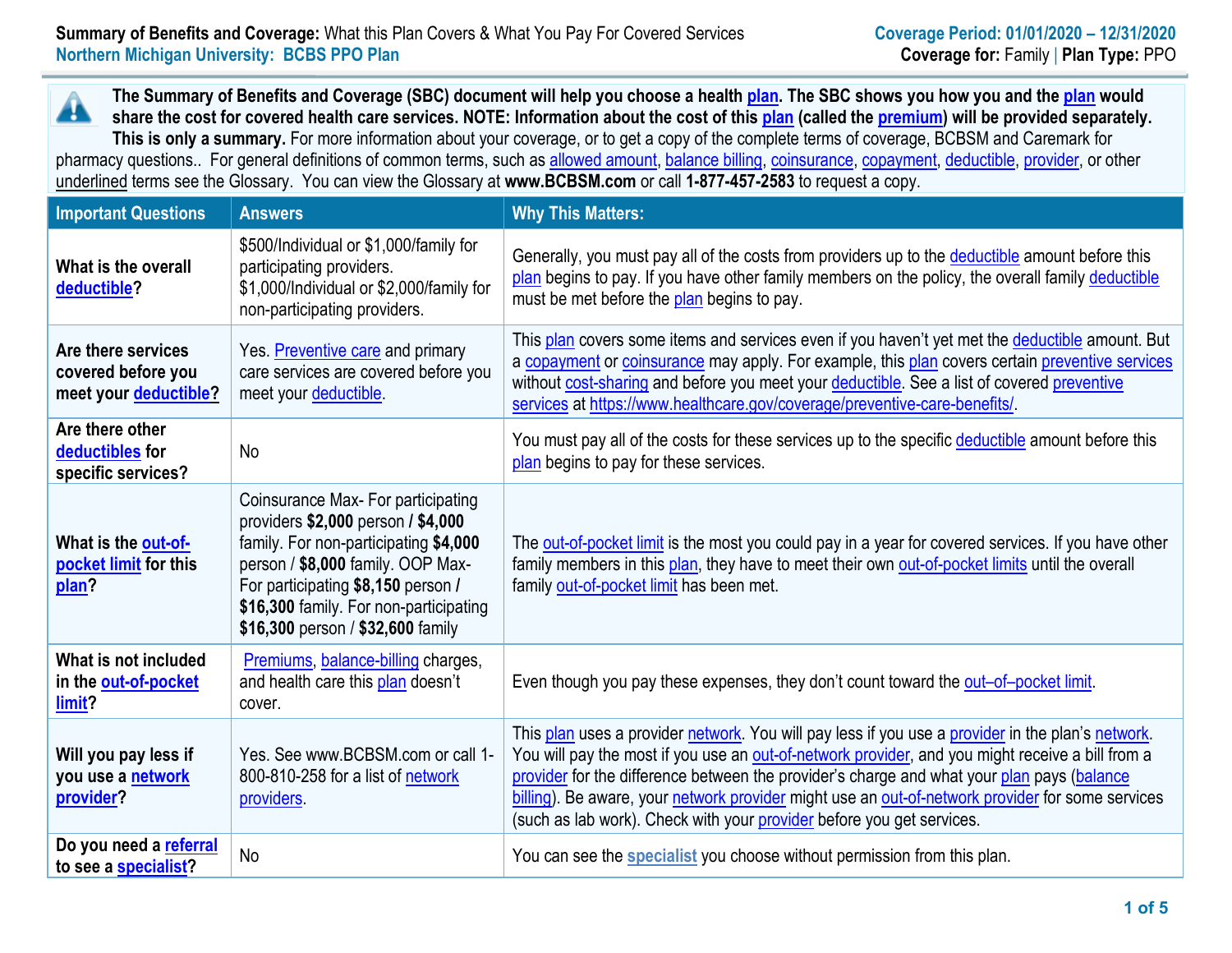All **[copayment](https://www.healthcare.gov/sbc-glossary/#copayment)** and **[coinsurance](https://www.healthcare.gov/sbc-glossary/#coinsurance)** costs shown in this chart are after your **[deductible](https://www.healthcare.gov/sbc-glossary/#deductible)** has been met, if a **[deductible](https://www.healthcare.gov/sbc-glossary/#deductible)** applies.

| <b>Common</b>                                                                                                                                                          | <b>Services You May Need</b>                        | <b>What You Will Pay</b>                                                                                                                           | <b>Limitations, Exceptions, &amp; Other</b>                          |                                                                                                                                                                                                   |  |
|------------------------------------------------------------------------------------------------------------------------------------------------------------------------|-----------------------------------------------------|----------------------------------------------------------------------------------------------------------------------------------------------------|----------------------------------------------------------------------|---------------------------------------------------------------------------------------------------------------------------------------------------------------------------------------------------|--|
| <b>Medical Event</b>                                                                                                                                                   |                                                     | <b>Network Provider</b><br>(You will pay the least)                                                                                                | <b>Out-of-Network Provider</b><br>(You will pay the most)            | <b>Important Information</b>                                                                                                                                                                      |  |
| If you visit a health                                                                                                                                                  | Primary care visit to treat<br>an injury or illness | \$20 copay/visit                                                                                                                                   | 40% coinsurance                                                      | None                                                                                                                                                                                              |  |
|                                                                                                                                                                        | <b>Specialist visit</b>                             | \$20 copay/visit                                                                                                                                   | 40% coinsurance                                                      | If you receive services, in addition to office<br>visit, additional copays or deductibles may<br>apply.                                                                                           |  |
| care provider's<br>office or clinic                                                                                                                                    | Chiropractic visit                                  | \$20 copay/visit                                                                                                                                   | 40% coinsurance                                                      | Up to 24 visits per year                                                                                                                                                                          |  |
|                                                                                                                                                                        | Preventive care/screening/<br>immunization          | No charge                                                                                                                                          | 40% coinsurance                                                      | You may have to pay for services that aren't<br>preventive. Ask your provider if the services<br>you need are preventive. Then check what<br>your plan will pay for.                              |  |
| If you have a test                                                                                                                                                     | Diagnostic test (x-ray,<br>blood work)              | 20% coinsurance                                                                                                                                    | 40% coinsurance                                                      | Deductible applies. Covered at 100% in-                                                                                                                                                           |  |
|                                                                                                                                                                        | Imaging (CT/PET scans,<br>MRI <sub>s</sub> )        | 20% coinsurance                                                                                                                                    | 40% coinsurance                                                      | network if related to a preventative exam                                                                                                                                                         |  |
| If you need drugs<br>to treat your<br>illness or<br>condition<br>More information<br>about <b>prescription</b><br>drug coverage is<br>available at<br>www.caremark.com | Generic drugs (Tier 1)                              | \$10 co-pay for retail at University<br>Pharmacy, \$15 co-pay for retail 30-<br>day supply; \$30 co-pay for retail or<br>mail order 90-day supply  |                                                                      | Step therapy may apply. Certain<br>contraceptives covered 100% according to<br>PPACA. 90-day supply not covered out-of-<br>network. Specialty drugs limited to a 15 or<br>30-day supply per fill. |  |
|                                                                                                                                                                        | Preferred brand drugs (Tier<br>2)                   | \$20 co-pay for retail at University<br>Pharmacy, \$30 co-pay for retail 30-<br>day supply; \$60 co-pay for retail or<br>mail order 90-day supply. | Copay plus additional<br>25% of the approved<br>amount. Retail only. |                                                                                                                                                                                                   |  |
|                                                                                                                                                                        | Non-preferred brand drugs<br>(Tier 3)               | \$60 co-pay for retail 30-day supply;<br>\$120 co-pay for retail or mail order<br>90-day supply.                                                   |                                                                      |                                                                                                                                                                                                   |  |
| If you have                                                                                                                                                            | Facility fee (e.g.,<br>ambulatory surgery center)   | 20% coinsurance                                                                                                                                    | 40% coinsurance                                                      | Deductible applies                                                                                                                                                                                |  |
| outpatient surgery                                                                                                                                                     | Physician/surgeon fees                              | 20% coinsurance                                                                                                                                    | 40% coinsurance                                                      | In-network presurgical consults covered at<br>100%.                                                                                                                                               |  |
| If you need                                                                                                                                                            | <b>Emergency room care</b>                          | \$150 copay/visit                                                                                                                                  | \$150 copay/visit                                                    | Copayment waived if admitted                                                                                                                                                                      |  |
| immediate medical                                                                                                                                                      | <b>Emergency medical</b>                            | 20% coinsurance                                                                                                                                    | 20% coinsurance                                                      | In-network deductible applies                                                                                                                                                                     |  |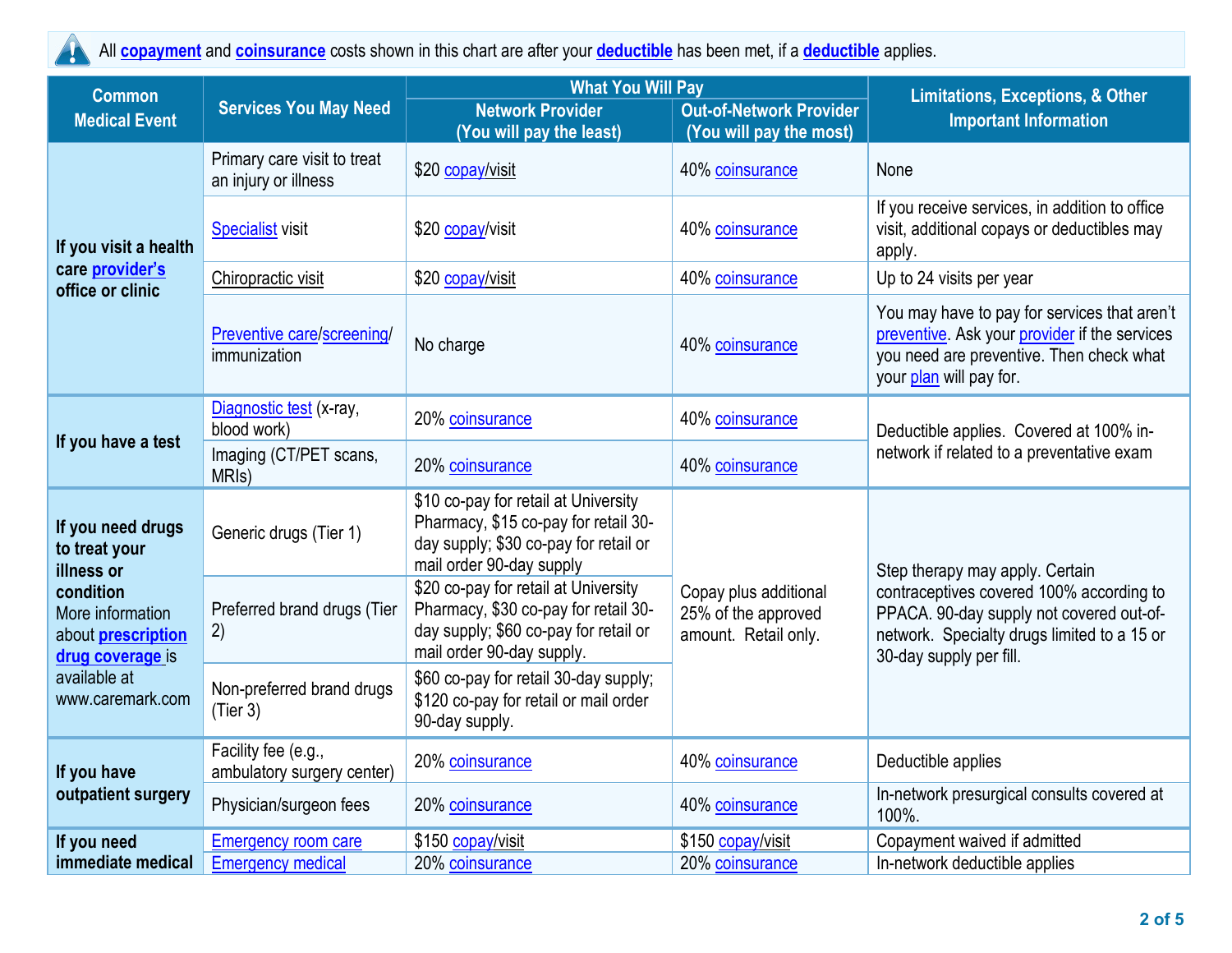| <b>Common</b>                                                             |                                              | <b>What You Will Pay</b>                                                                                                | <b>Limitations, Exceptions, &amp; Other</b>                                                                                   |                                                                                                                                                                                                |  |
|---------------------------------------------------------------------------|----------------------------------------------|-------------------------------------------------------------------------------------------------------------------------|-------------------------------------------------------------------------------------------------------------------------------|------------------------------------------------------------------------------------------------------------------------------------------------------------------------------------------------|--|
| <b>Medical Event</b>                                                      | <b>Services You May Need</b>                 | <b>Network Provider</b>                                                                                                 | <b>Out-of-Network Provider</b>                                                                                                | <b>Important Information</b>                                                                                                                                                                   |  |
| attention                                                                 | transportation                               | (You will pay the least)                                                                                                | (You will pay the most)                                                                                                       |                                                                                                                                                                                                |  |
|                                                                           | Urgent care                                  | \$20 copay/visit                                                                                                        | 40% coinsurance                                                                                                               | If you receive services in addition to urgent<br>care, deductible or coinsurance may apply                                                                                                     |  |
| If you have a<br>hospital stay                                            | Facility fee (e.g., hospital<br>room)        | 20% coinsurance                                                                                                         | 40% coinsurance                                                                                                               | Preauthorization may be required                                                                                                                                                               |  |
|                                                                           | Physician/surgeon fees                       | 20% coinsurance                                                                                                         | 40% coinsurance                                                                                                               | Deductible applies                                                                                                                                                                             |  |
| If you need mental<br>health, behavioral<br>health, or<br>substance abuse | Outpatient services                          | 20% coinsurance all other services.                                                                                     | 20% coinsurance for<br>facility and clinic. 40%<br>coinsurance for physician<br>office                                        | In-network deductible applies for facility and<br>clinic. Participating facilities only.                                                                                                       |  |
| services                                                                  | Inpatient services                           | 20% coinsurance                                                                                                         | 40% coinsurance                                                                                                               |                                                                                                                                                                                                |  |
|                                                                           | Office visits                                | No charge                                                                                                               | 40% coinsurance                                                                                                               |                                                                                                                                                                                                |  |
| If you are pregnant                                                       | Childbirth/delivery<br>professional services | 20% coinsurance                                                                                                         | 40% coinsurance                                                                                                               | Deductible applies. Includes services<br>provided by certified nurse midwife                                                                                                                   |  |
|                                                                           | Childbirth/delivery facility<br>services     | 20% coinsurance                                                                                                         | 40% coinsurance                                                                                                               |                                                                                                                                                                                                |  |
|                                                                           | Home health care                             | 20% coinsurance                                                                                                         | 20% coinsurance                                                                                                               | Deductible applies; Must be provided by<br>participating home care agency.                                                                                                                     |  |
|                                                                           | <b>Rehabilitation services</b>               | 20% coinsurance                                                                                                         | 40% coinsurance                                                                                                               | 60 visits/year. Includes physical therapy,<br>speech therapy, and occupational therapy.                                                                                                        |  |
| If you need help<br>recovering or have<br>other special<br>health needs   | <b>Habilitation services</b>                 | 20% coinsurance for Applied<br>Behavioral Analysis; 20%<br>coinsurance for Physical, Speech<br>and Occupational Therapy | 20% coinsurance for<br>Applied Behavioral<br>Analysis; 40%<br>coinsurance for Physical,<br>Speech and Occupational<br>Therapy | Applied behavioral analysis (ABA) treatment<br>for Autism - when rendered by an approved<br>board-certified behavioral analyst - is<br>covered through age 18, subject to<br>preauthorization. |  |
|                                                                           | <b>Skilled nursing care</b>                  | 20% coinsurance                                                                                                         | 20% coinsurance                                                                                                               | 120 visits/calendar year                                                                                                                                                                       |  |
|                                                                           | Durable medical<br>equipment                 | 20% coinsurance                                                                                                         | 20% coinsurance                                                                                                               | Excludes vehicle modifications, home<br>modifications, exercise, and bathroom<br>equipment. In-Network deductible applies                                                                      |  |
|                                                                           | <b>Hospice services</b>                      | No charge                                                                                                               | No charge                                                                                                                     | none                                                                                                                                                                                           |  |
| If your child needs                                                       | Children's eye exam                          | Not covered                                                                                                             | Not covered                                                                                                                   | None                                                                                                                                                                                           |  |
| dental or eye care                                                        | Children's glasses                           | Not covered                                                                                                             | Not covered                                                                                                                   | None                                                                                                                                                                                           |  |
|                                                                           | Children's dental check-up                   | Not covered                                                                                                             | Not covered                                                                                                                   | None                                                                                                                                                                                           |  |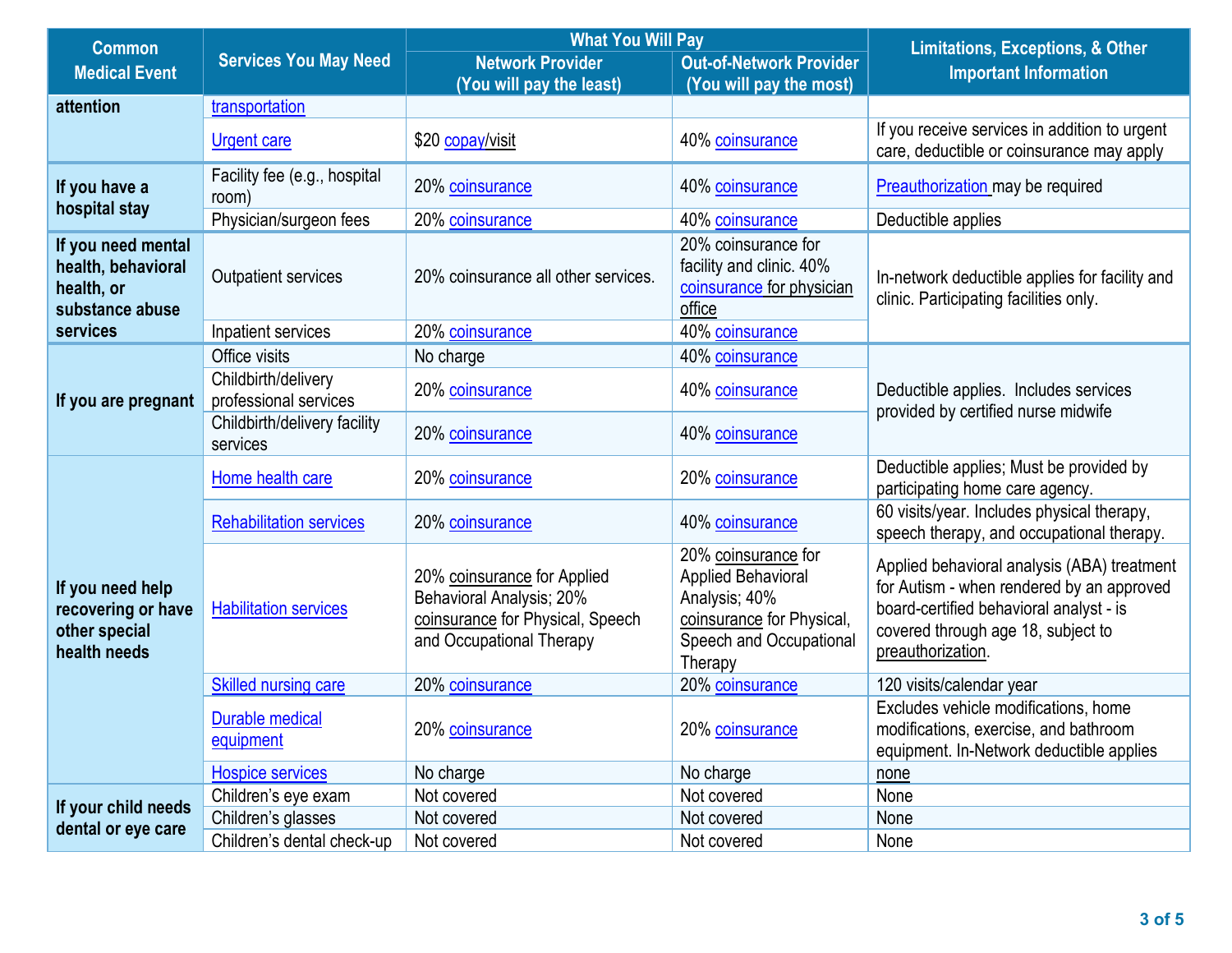**Excluded Services & Other Covered Services:**

| Services Your Plan Generally Does NOT Cover (Check your policy or plan document for more information and a list of any other excluded services.) |                                                               |                                                                                                                         |           |                                                                                                          |  |
|--------------------------------------------------------------------------------------------------------------------------------------------------|---------------------------------------------------------------|-------------------------------------------------------------------------------------------------------------------------|-----------|----------------------------------------------------------------------------------------------------------|--|
|                                                                                                                                                  | Acupuncture<br><b>Cosmetic Surgery</b><br>Dental Care (Adult) | <b>Infertility Treatment</b><br>Long-Term Care<br>Massage Therapy<br>Non-emergency care when traveling outside the U.S. | $\bullet$ | Personal training<br>Routine eye care (Adult)<br><b>Routine Foot Care</b><br><b>Weight Loss Programs</b> |  |
| Other Covered Services (Limitations may apply to these services. This isn't a complete list. Please see your plan document.)                     |                                                               |                                                                                                                         |           |                                                                                                          |  |
|                                                                                                                                                  | <b>Autism Therapy</b><br><b>Bariatric Surgery</b>             | Chiropractic Care<br><b>Hearing Aids</b>                                                                                |           | <b>Private Duty Nursing</b>                                                                              |  |

Your Rights to Continue Coverage: There are agencies that can help if you want to continue your coverage after it ends. The contact information for those agencies is: U.S. Department of Labor, Employee Benefits Security Administration at 1-866-444-3272 o[r www.dol.gov/ebsa.](http://www.dol.gov/ebsa) Other coverage options may be available to you too, including buying individual insurance coverage through the Health Insurance [Marketplace.](https://www.healthcare.gov/sbc-glossary/#marketplace) For more information about the [Marketplace,](https://www.healthcare.gov/sbc-glossary/#marketplace) visit [www.HealthCare.gov](http://www.healthcare.gov/) or call 1-800-318-2596.

Your Grievance and Appeals Rights: There are agencies that can help if you have a complaint against you[r plan](https://www.healthcare.gov/sbc-glossary/#plan) for a denial of a [claim.](https://www.healthcare.gov/sbc-glossary/#claim) This complaint is called a [grievance](https://www.healthcare.gov/sbc-glossary/#grievance) or [appeal.](https://www.healthcare.gov/sbc-glossary/#appeal) For more information about your rights, look at the explanation of benefits you will receive for that medica[l claim.](https://www.healthcare.gov/sbc-glossary/#claim) Your [plan](https://www.healthcare.gov/sbc-glossary/#plan) documents also provide complete information to submit a [claim,](https://www.healthcare.gov/sbc-glossary/#claim) [appeal,](https://www.healthcare.gov/sbc-glossary/#appeal) or a [grievance](https://www.healthcare.gov/sbc-glossary/#grievance) for any reason to your [plan.](https://www.healthcare.gov/sbc-glossary/#plan) For more information about your rights, this notice, or assistance, contact: BCBSM, P.O. Box 230555, Grand Rapids, MI 49523-0555 or 1-888-890-5754. Caremark, [www.caremark.com](http://www.caremark.com/) or 1-800-552-8159. Northern Michigan University, Attention: Human Resources Department, 906-227-1030. You may also contact the Department of Labor's Employee Benefits Security Administration at 1-866-444-EBSA (3272) or [www.dol.gov/ebsa/healthreform.](http://www.dol.gov/ebsa/healthreform)

## **Does this plan provide Minimum Essential Coverage? Yes**.

If you don't have [Minimum Essential Coverage](https://www.healthcare.gov/sbc-glossary/#minimum-essential-coverage) for a month, you'll have to make a payment when you file your tax return unless you qualify for an exemption from the requirement that you have health coverage for that month.

## **Does this plan meet Minimum Value Standards? Yes**.

If your [plan](https://www.healthcare.gov/sbc-glossary/#plan) doesn't meet the [Minimum Value Standards,](https://www.healthcare.gov/sbc-glossary/#minimum-value-standard) you may be eligible for a [premium tax credit](https://www.healthcare.gov/sbc-glossary/#premium-tax-credits) to help you pay for a plan through the [Marketplace.](https://www.healthcare.gov/sbc-glossary/#marketplace)

––––––––––––––––––––––*To see examples of how this plan might cover costs for a sample medical situation, see the next section.–––––––––––*–––––––––––